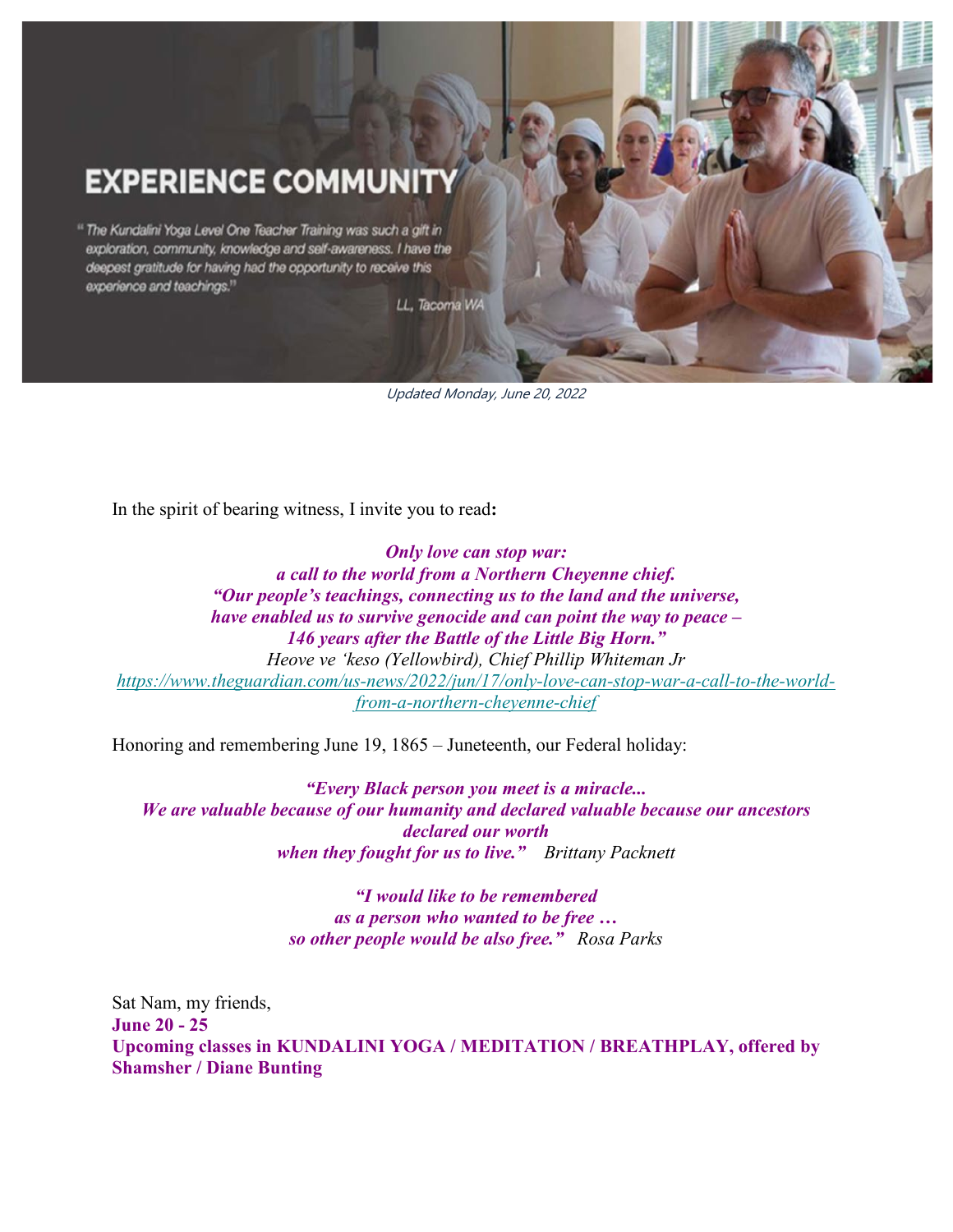**Update: Security measures to prevent any vulnerability to hacking. What can you do to support our security:**

- 1. **Please do not share the zoom links / passwords on social media.** You have been graciously sharing class links with friends who may be interested in our classes. Thanks for continuing to do so via a personal email, rather than on a social media platform.
- 2. **If you are joining us for the first time as a new or 'long time ago returning' student,** please text me (253.853.5221) with your name, who recommended you or where we shared classes in the past. Thanks for taking this extra step so that I will recognize you in the 'waiting room'.

Here's the details for this coming week, **June 20 - 25:**  I will teach **six classes** (*see the list that follows*), offered to you **on a donation basis.**  *May they be of service to you during this time of global challenge.* 

If **you are able to donate**, you may donate via PayPal, Venmo or a check. *My gratitude for your generosity in supporting my service as teacher.*  The usual class tuition is \$11 - \$15.

## **WEEKLY CLASSES** *(times given are Pacific time)***:**

*Our online classes will no longer be taught as Beginning and Intermediate, but will be for All Levels.*

*The exception is the Adaptive / Chair Yoga (Tuesday, 4:15 pm), which will continue to be taught as a Beginner class.* 

*I'm making this change, because with classes being online during the pandemic, our community has shifted to a more experienced student base.* 

*You are now students who have a good understanding of the basics and are also skilled in modifications.* 

*So feel free to choose what class time works best. I will be there to support you.* 

## **All Levels:**

 **MONDAY 5:45 – 7:15 pm MONDAY 7:30 – 9 pm THURSDAY 4:15 – 5:30 pm FRIDAY morning 8:30 - 10 am SATURDAY morning 8 – 9:30 am**

**Adaptive / Chair Yoga (Beginner) –** for those able to do yoga in a chair and while standing.  **TUESDAY 4:15 - 5:30 pm**

#### **Donation options:**

- **1) PayPal or Venmo:** enter my name or email address, shamsher.diane@gmail.com
- **2) Check** mailed to:

 Diane Bunting 2213 B St NW Unit 2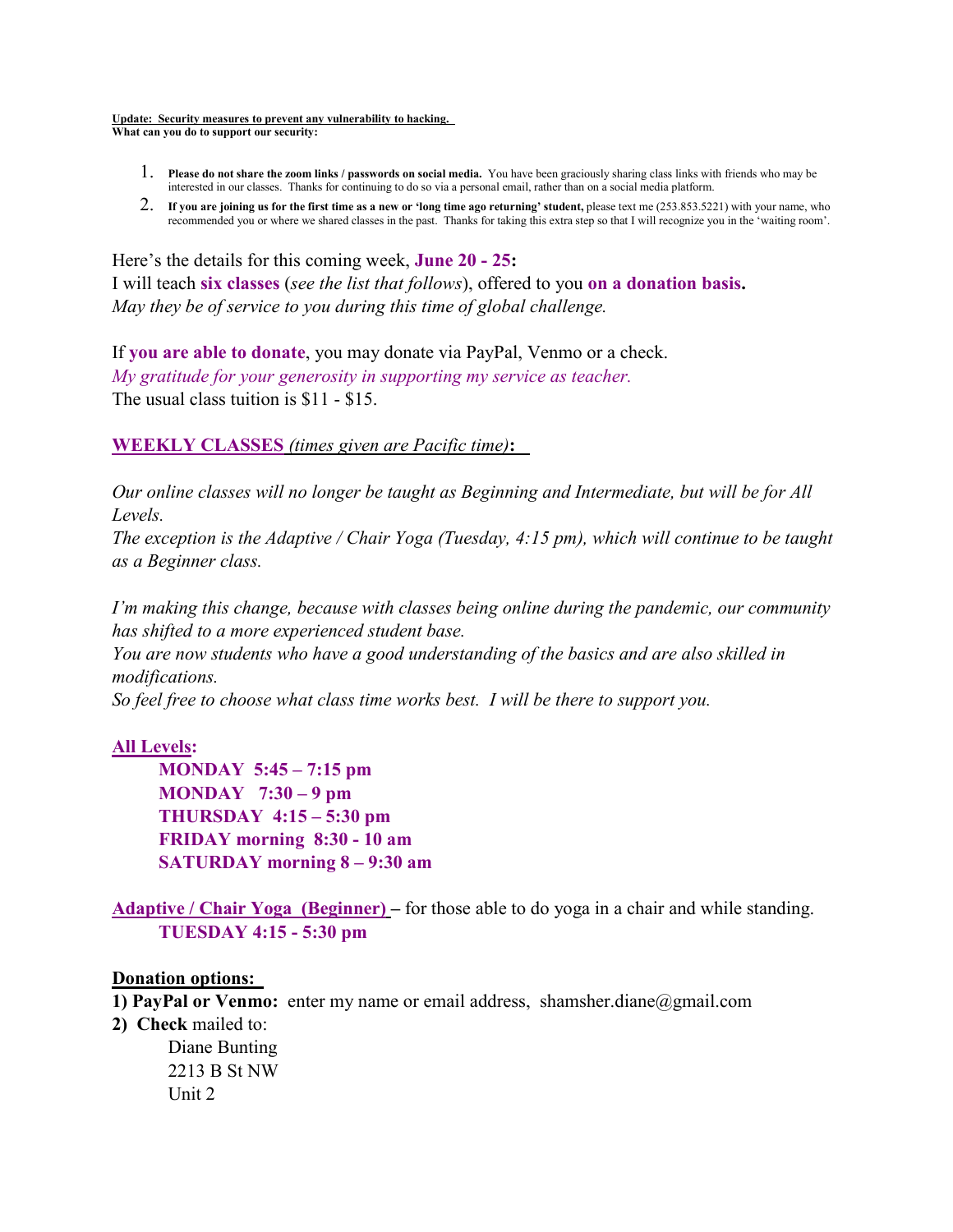Lakebay, WA 98349 And my gratitude!

*Any questions?* Please contact me via email (**shamsher.diane@gmail.com**) or phone ( **253.853.5221**).

Love & gratitude, Diane / Shamsher

#### **Thank you so much for sharing these online classes with your friends and family.**

Here's the zoom links**:**  Shamsher / Diane Bunting is inviting you to scheduled Zoom meetings.

Topic: **MONDAY June 20, 5:45 pm Pacific time, Kundalini Yoga and Meditation** Time: Jun 20, 2022 05:45 PM Pacific Time (US and Canada) Join Zoom Meeting [https://us02web.zoom.us/j/88907768857?pwd=T29sajA1YnVIRDJvbHR1bmh3d0hWQT09](https://gmail.us20.list-manage.com/track/click?u=7d26fa5c6408e633cf42b2bd3&id=949a86d46b&e=f315cbb779) Meeting ID: 889 0776 8857 Passcode: 082850

Topic: **MONDAY June 20, 7:30 pm Pacific time, Kundalini Yoga and Meditation** Time: Jun 20, 2022 07:30 PM Pacific Time (US and Canada) Join Zoom Meeting [https://us02web.zoom.us/j/82309829697?pwd=RU5vS0Uxck9sK0I2bWVYMis2OWVCZz09](https://gmail.us20.list-manage.com/track/click?u=7d26fa5c6408e633cf42b2bd3&id=5492ee4463&e=f315cbb779) Meeting ID: 823 0982 9697 Passcode: 038980

Topic: **TUESDAY June 21, 4:15 pm Pacific time, Adaptive Kundalini Yoga and Meditation**  Time: Jun 21, 2022 04:15 PM Pacific Time (US and Canada) Join Zoom Meeting [https://us02web.zoom.us/j/81354326229?pwd=WWpKcXBYMjRxaUpwRG1XK1ZMMmlWUT](https://gmail.us20.list-manage.com/track/click?u=7d26fa5c6408e633cf42b2bd3&id=a97cd85473&e=f315cbb779) [09](https://gmail.us20.list-manage.com/track/click?u=7d26fa5c6408e633cf42b2bd3&id=a97cd85473&e=f315cbb779) Meeting ID: 813 5432 6229 Passcode: 635629

Topic: **THURSDAY June 23, 4:15 pm Pacific Time, Kundalini Yoga/Meditation** Time: Jun 23, 2022 04:15 PM Pacific Time (US and Canada) Join Zoom Meeting [https://us02web.zoom.us/j/85848877285?pwd=d09xdWNzVXF5STZpNExvRjVTcWxYUT09](https://gmail.us20.list-manage.com/track/click?u=7d26fa5c6408e633cf42b2bd3&id=4d1d016f09&e=f315cbb779) Meeting ID: 858 4887 7285 Passcode: 820251